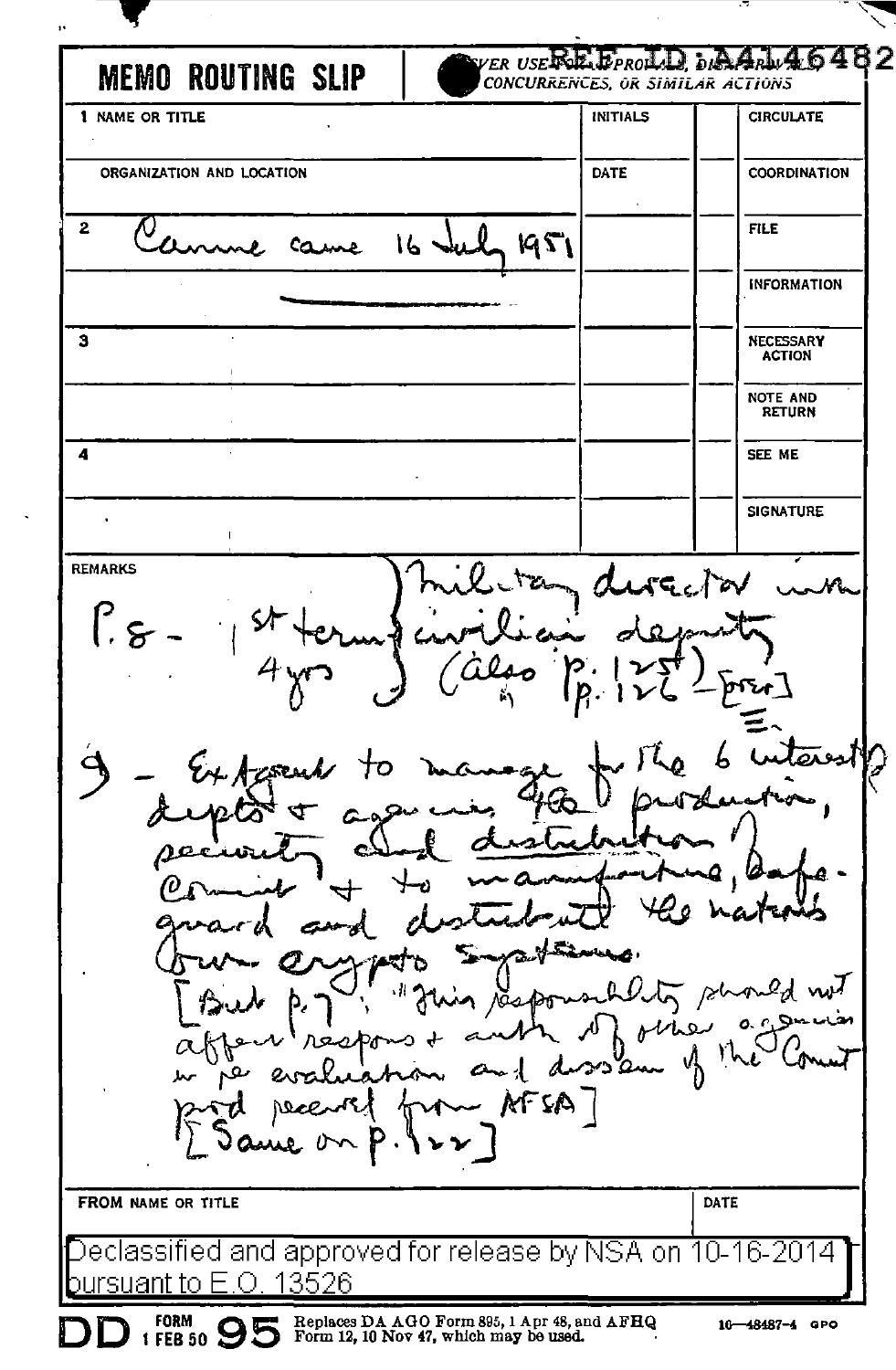$P.1$  $Vb - Wc$  for mold below  $\bullet$  in the Fertius  $4146482$ Stored be limited to curlians. because we are Luprares) by the teatron of gure to many untiverse be a najor mistake to lant the senior positions to African Because it is of the to make calears an the Commit field by "One cause L'high turnova rate auxing AFSA amployees], emphasized by informed the cir sup believe that no matter had the Hop positions in the divisions hill generally be filled by off pas of loss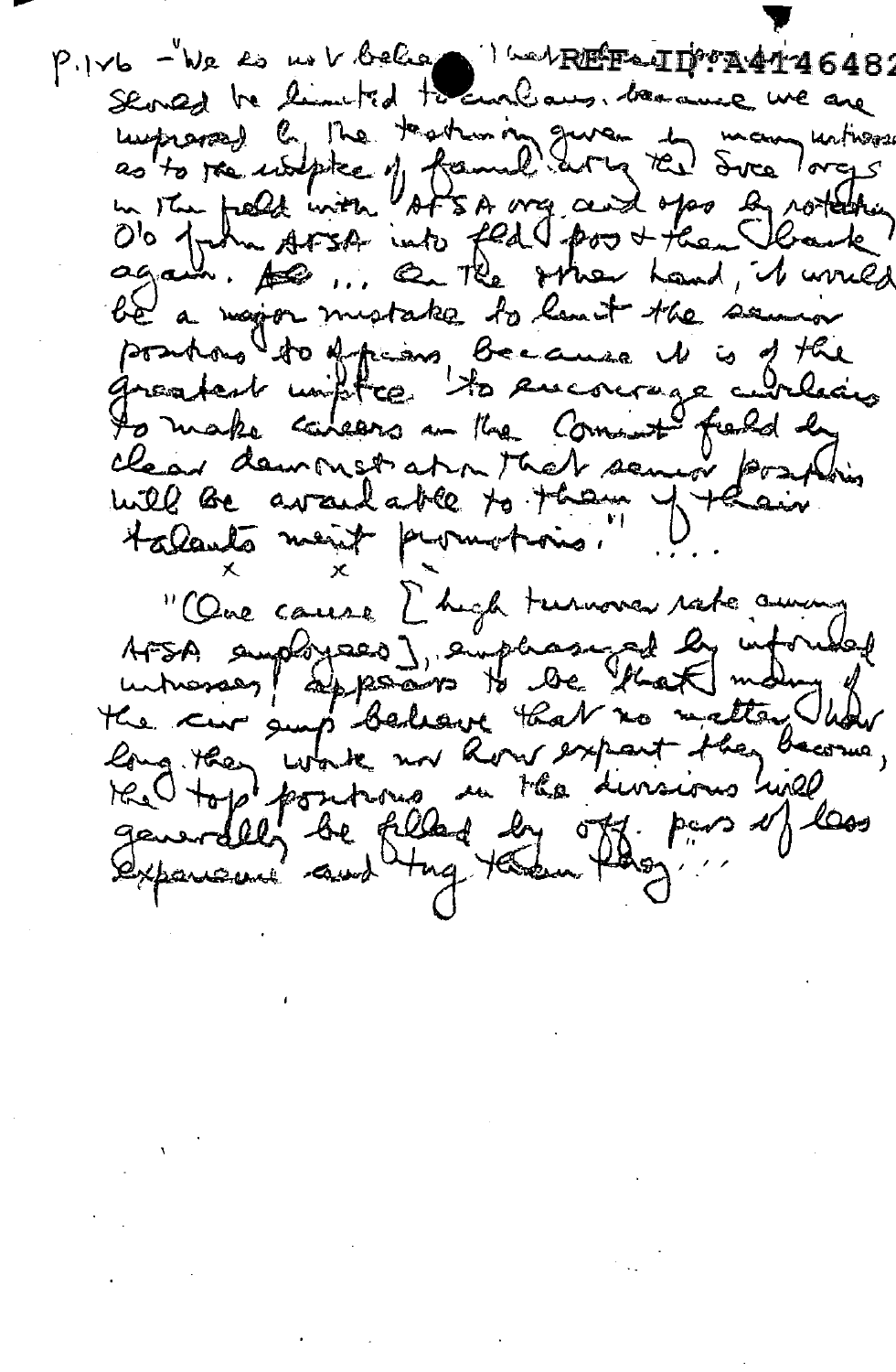| <b>MEMO ROUTING SLIP</b>                                                       | VER USERE EPROLL, DAALDAG<br>CONCURRENCES, OR SIMILAR ACTIONS |                                  |
|--------------------------------------------------------------------------------|---------------------------------------------------------------|----------------------------------|
| 1 NAME OR TITLE                                                                | <b>INITIALS</b>                                               | <b>CIRCULATE</b>                 |
| ORGANIZATION AND LOCATION                                                      | DATE                                                          | <b>COORDINATION</b>              |
| $\mathbf{2}$                                                                   |                                                               | <b>FILE</b>                      |
|                                                                                |                                                               | <b>INFORMATION</b>               |
| 3                                                                              |                                                               | NECESSARY<br><b>ACTION</b>       |
|                                                                                |                                                               | <b>NOTE AND</b><br><b>RETURN</b> |
| 4                                                                              |                                                               | SEE ME                           |
|                                                                                |                                                               | <b>SIGNATURE</b>                 |
| P. 127 a - 'On the mil side on corresponding the land of the<br><b>REMARKS</b> |                                                               |                                  |

Tree Y Co fhe りょし ¢۹ made Ιv an 74 Carear "We have. <u>| 30</u> ve  $m$ led sh  $_{\text{pos}}$  . a Ú ͳ ୍ୟ **s**  $\overline{\mathbf{r}}$ ∡≿ত منّع tas. مە مص <u>ika</u> A Q FROM NAME OR TITLE DATE

ORGANIZATION AND LOCATION

FORM BEB 50 SUBDARD FORM 895, 1 Apr 48, and AFHQ 1 FEB 50 SUBDARD FORM 12, 10 Nov 47, which may be used.

2

TELEPHONE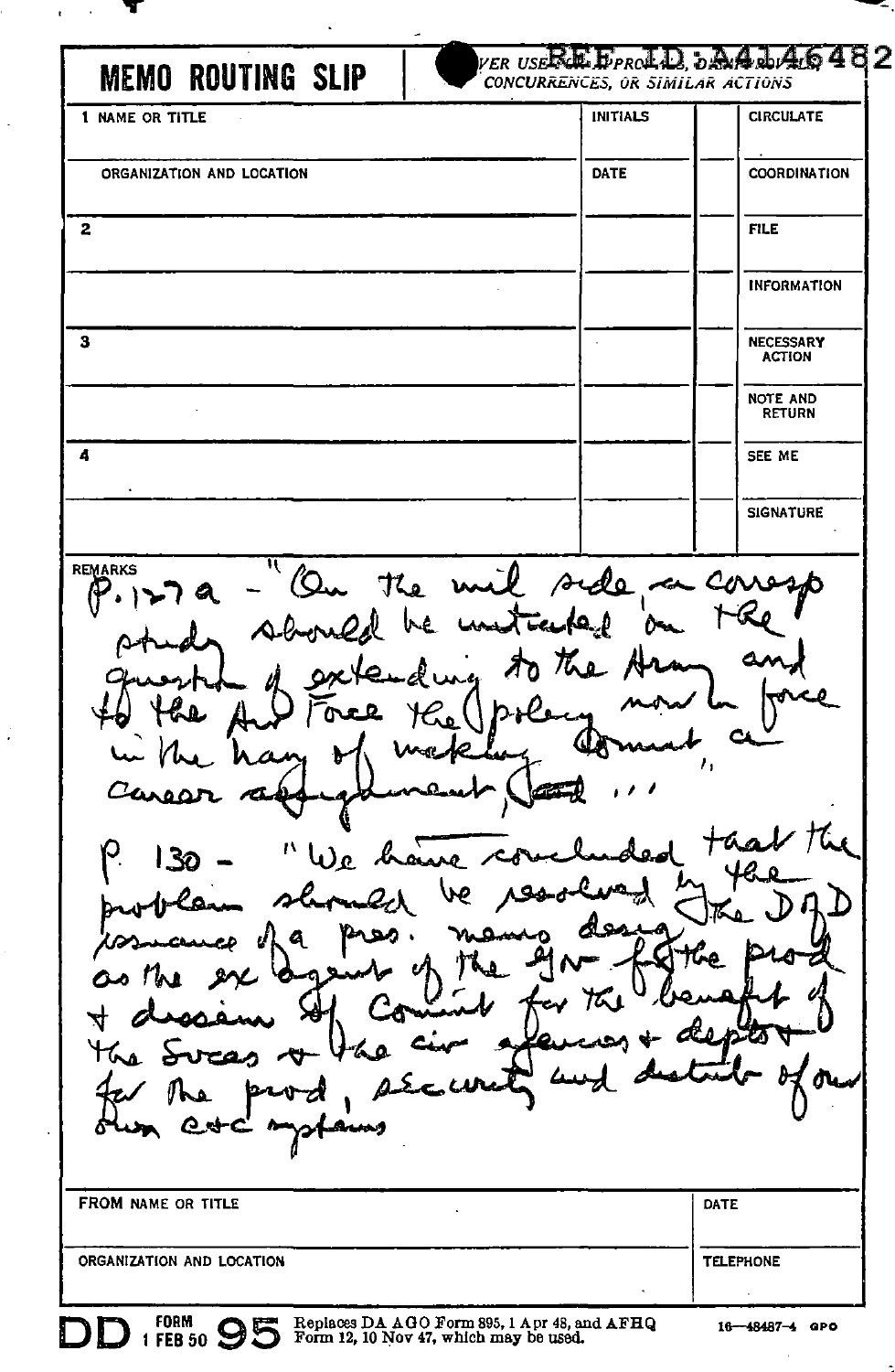| <b>MEMO ROUTING SLIP</b>               | $_{\it VER}$ $_{\it USE}$ RE $_{\it FRO}$ LD, $_{\it b}$ AA $_{\it A}$ LA $_{\it A}$ G $_{\it A}$ B $_{\it C}$<br>CONCURRENCES, OR SIMILAR ACTIONS |                                  |
|----------------------------------------|----------------------------------------------------------------------------------------------------------------------------------------------------|----------------------------------|
| 1 NAME OR TITLE                        | <b>INITIALS</b>                                                                                                                                    | <b>CIRCULATE</b>                 |
| ORGANIZATION AND LOCATION              | DATE                                                                                                                                               | <b>COORDINATION</b>              |
| 2                                      |                                                                                                                                                    | <b>FILE</b>                      |
|                                        |                                                                                                                                                    | <b>INFORMATION</b>               |
| з                                      |                                                                                                                                                    | NECESSARY<br><b>ACTION</b>       |
| $\ddot{\phantom{0}}$                   |                                                                                                                                                    | <b>NOTE AND</b><br><b>RETURN</b> |
| 4                                      |                                                                                                                                                    | SEE ME                           |
|                                        |                                                                                                                                                    | <b>SIGNATURE</b>                 |
| $\tau$ hang $\tau$<br>W                | U                                                                                                                                                  | 5                                |
| Lρ<br>, the<br>A<br>PSA<br>will result | ه پيون<br>انمز جاسه                                                                                                                                |                                  |
|                                        |                                                                                                                                                    |                                  |
| FROM NAME OR TITLE                     |                                                                                                                                                    | <b>DATE</b>                      |

Replaces DA AOO Form 895, l Apr 48, and AFRQ Form 12, 10 Nov 47, which may be used.

16-48487-4 GPO

 $\ddot{\phantom{a}}$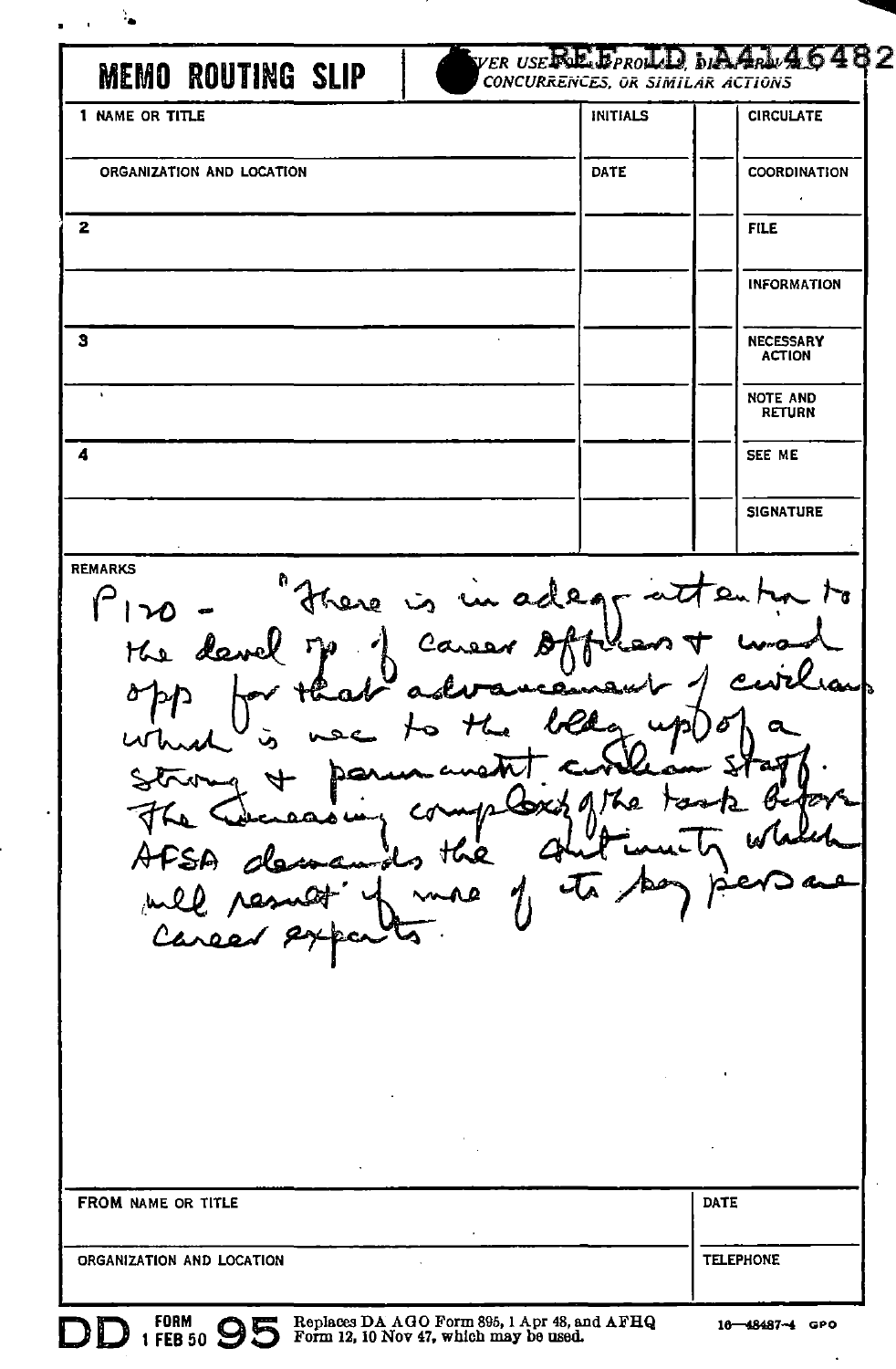| <b>MEMO ROUTING SLIP</b><br>1 NAME OR TITLE                                                                                                                                                                                                                                                                                                                                                         | CONCURRENCES, OR SIMILAR ACTIONS<br><b>INITIALS</b> | <b>CIRCULATE</b>                  |
|-----------------------------------------------------------------------------------------------------------------------------------------------------------------------------------------------------------------------------------------------------------------------------------------------------------------------------------------------------------------------------------------------------|-----------------------------------------------------|-----------------------------------|
|                                                                                                                                                                                                                                                                                                                                                                                                     |                                                     |                                   |
| ORGANIZATION AND LOCATION                                                                                                                                                                                                                                                                                                                                                                           | DATE                                                | <b>COORDINATION</b>               |
| $\mathbf{2}$                                                                                                                                                                                                                                                                                                                                                                                        |                                                     | <b>FILE</b>                       |
|                                                                                                                                                                                                                                                                                                                                                                                                     |                                                     | <b>INFORMATION</b>                |
| з                                                                                                                                                                                                                                                                                                                                                                                                   |                                                     | <b>NECESSARY</b><br><b>ACTION</b> |
|                                                                                                                                                                                                                                                                                                                                                                                                     |                                                     | <b>NOTE AND</b><br><b>RETURN</b>  |
| 4                                                                                                                                                                                                                                                                                                                                                                                                   |                                                     | SEE ME                            |
|                                                                                                                                                                                                                                                                                                                                                                                                     |                                                     | <b>SIGNATURE</b>                  |
| <b>REMARKS</b>                                                                                                                                                                                                                                                                                                                                                                                      |                                                     |                                   |
| The 4 Euchs los<br>$\begin{picture}(220,10) \put(0,0){\line(1,0){10}} \put(15,0){\line(1,0){10}} \put(15,0){\line(1,0){10}} \put(15,0){\line(1,0){10}} \put(15,0){\line(1,0){10}} \put(15,0){\line(1,0){10}} \put(15,0){\line(1,0){10}} \put(15,0){\line(1,0){10}} \put(15,0){\line(1,0){10}} \put(15,0){\line(1,0){10}} \put(15,0){\line(1,0){10}} \put(15,0){\line($<br>Aerrupon<br>2 april, 1952 | $\sim$                                              |                                   |
| FROM NAME OR TITLE                                                                                                                                                                                                                                                                                                                                                                                  |                                                     | DATE                              |

 $\sim$   $\star$ 

 $\ddot{\phantom{0}}$ 

i Ci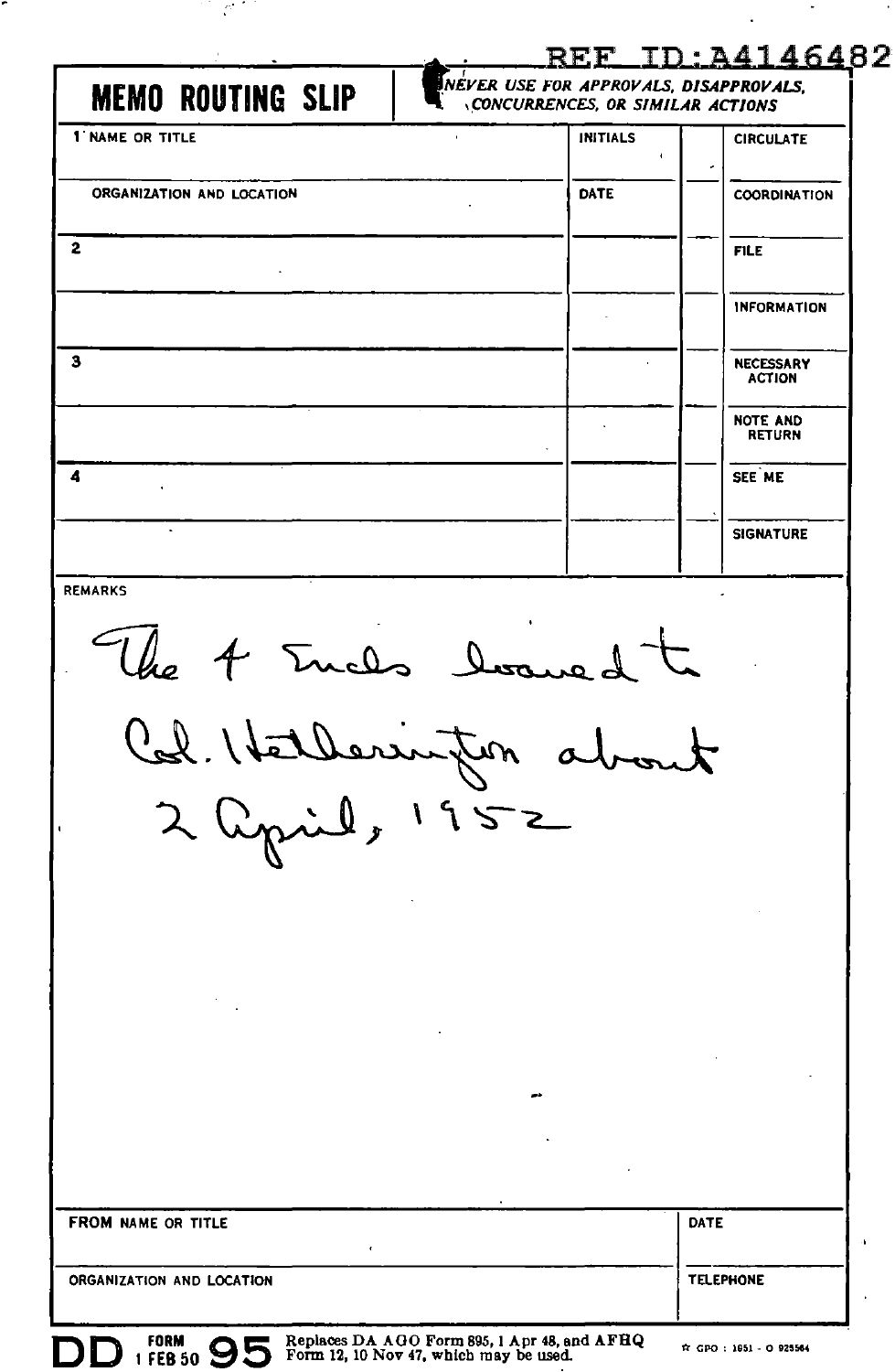## Serial: 00087

2 APR 1952

32 JULI **WARSHAPE & WIN** e di S TOP SECRET - SECURITI INFORMATION

## MEMORANDUM FOR MY.. GRANT MANSON:

SUBJECT: Reports by Flicke

1. The contents of the three enclosed TICOM documents, written as "home work" by Wilhelm F. Flicke, a former top-level German COMINT specialist, may be of interest d5 the members of the Brownell Committee.

REF ID:A414648

2. A brief biographical note on the author of the enclosures is also attached. You will gather from it that his extended experience in the COMINT field qualifies him to write with considerable measure of authority and his comments are well worth study.

**David Band** 

ENCLS-1

Comba de Cope

 $\overline{\mathbf{1}}$  $\sqrt{a}$ 

O

WILLIAM F. FRIEDMAN Consultant

1. DF 268 Copy No. 27<br>2. DF 219 Copy No. 32<br>3. DF 219 Copy No. 52 4. DF 219-G Copy No. 31

rbis deerteet eertaine internațien errecting the maticael defense or the Unided Sinten within the module ing of the Depichage Lava, Title 28,  $U_o \overline{S}_o G_e$ , Shoticas 733 and 794. transmishion or the remededion of its contexts in eny member to  $e_{\rm M}$  $T_{\rm \Omega S}$ masserized parses is prehibited by law.

W.F.Friedman/eby/2 April 52 AFSA-00T/Rm19232B/Ext. 60493

See also Public Law 513, 81 Congress second session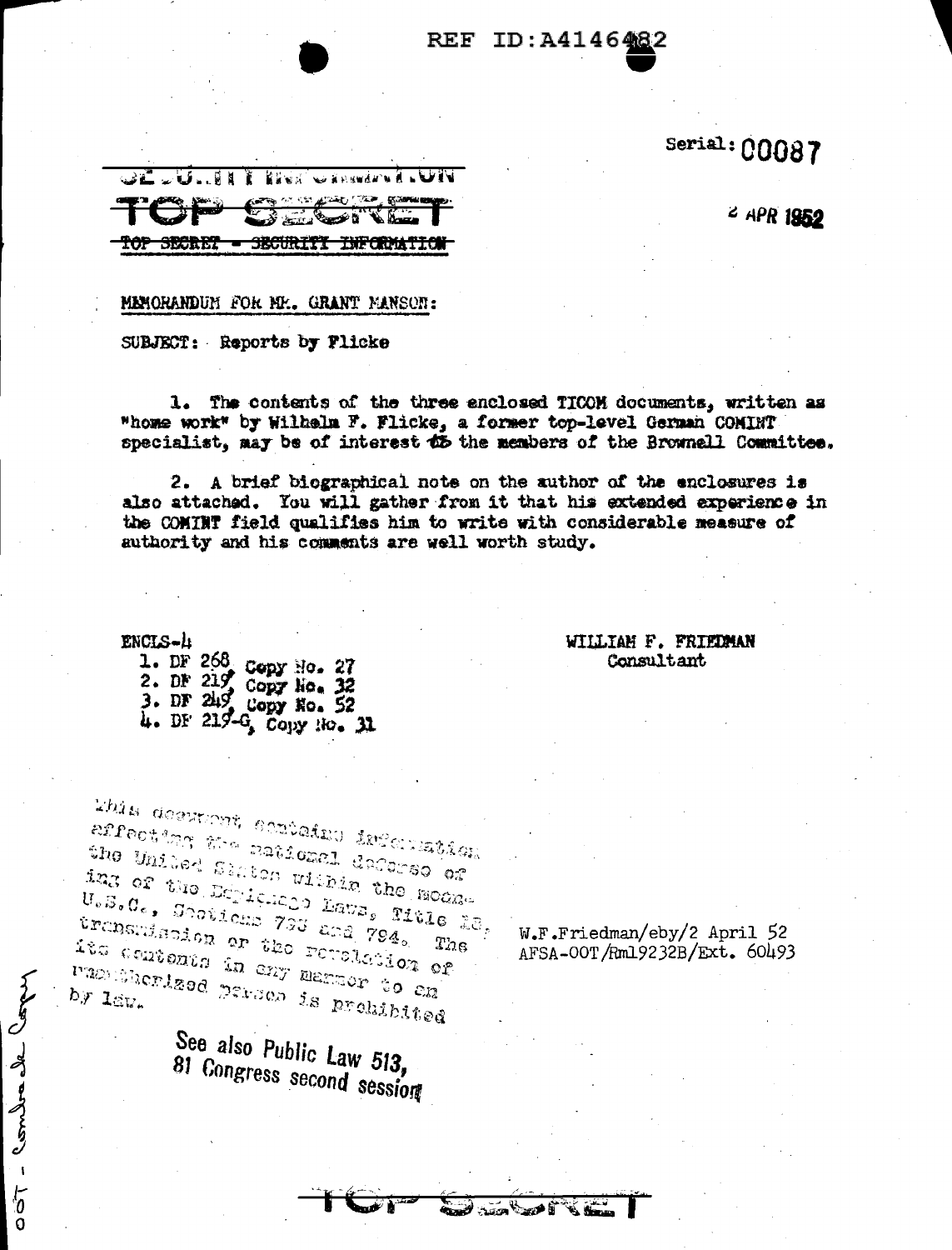$\begin{array}{c}\n\begin{array}{c}\n\text{R} \\
\text{R} \\
\text{R} \\
\end{array}\n\end{array}$  REF ID:A4146  $\mathcal{D}_\mathcal{F}$  ,  $\mathcal{L}_\mathcal{F}$  ,  $\mathcal{L}_\mathcal{F}$  ,  $\mathcal{L}_\mathcal{F}$  ,  $\mathcal{L}_\mathcal{F}$  ,  $\mathcal{L}_\mathcal{F}$  ,  $\mathcal{L}_\mathcal{F}$  ,  $\mathcal{L}_\mathcal{F}$ ~I >~~--> ~-0 ~ *--:* C\_: - *: )* - ' / '-.. TOP SECRET SUEDE - SECURITY INFORMATION COOPY

Necessity of Plain Text in Cryptanalysis<br>AFSA-23C3 28 February 199  $AFSA-23$   $AFSA-23C3$  28 February 1952

1. All sections of AFSA 230 are reading some of the cryptographic systems of the countries with which they are concerned. The availability of plain text material has been found invaluable in many cases; on several occasions it has led to solution of new systems. All cryptanalysts and translators will testify to the necessity of bringing together all related data for the optimum exploitation of communications intelligence. Specific examples are cited below.

2. A cryptographic system is not solved in a vacuum nor in an ivory tower of abstract mathematics~ The basis of operations at *AFSA,* namely that one operating unit shall process the traffic of a specific country, cipher and plain text, has proved its value. Thia method has involved the correlation of all available information, historical background, current collateral, plain text and cipher traffic, all of which are essential, not only in cryptanalytic solution but also in scanning, priority assignment and translation of communications intelligence. It is a basic principle in analytic research that all available pertinent materials of a·specific, homogeneous type be studied together. The production of communications intelligence is no exception. In an analysis of messages dealing with a specific topic all available messages should be included in the study; the original external form of such messages, whether plain text or cipher, transmitted by teletype, Morse, voice or some other medium, is an incidental feature which has no relevant bearing on the methods of producing COMINT. AF.SA•s mission is the production of conmnmications intelligence; if AFSA is to carry out its mission, plain text and cipher must not be separated.

J. In addition to the broad requirement for study or plain text in cryptanalysis., the following are specific instances of solution of cipher by use of plain text in  $AFSA-233$ :

 $EO$  3.3(h) (2) PL 86-36/50 USC 3605 Aթթ. 5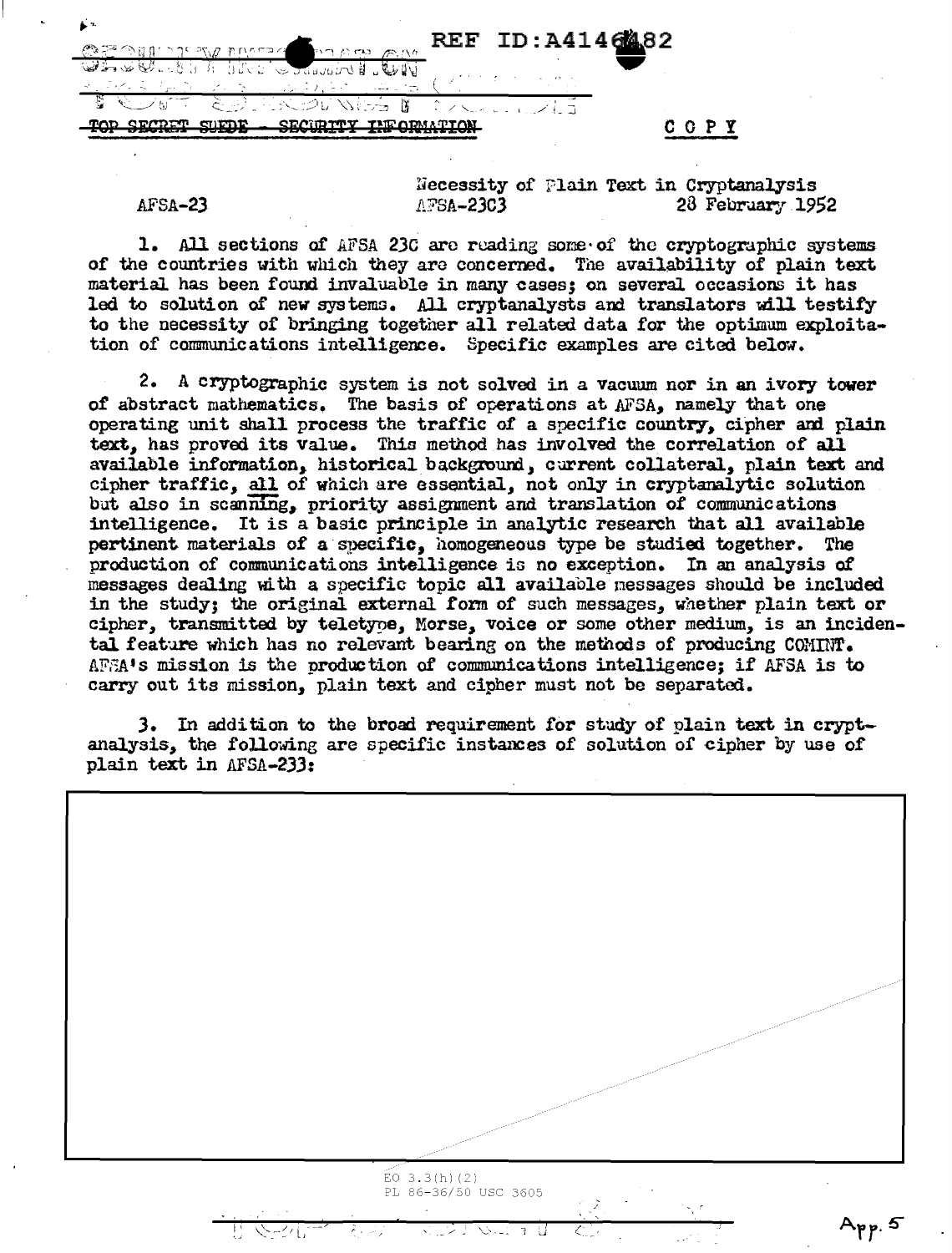|                |              |                 |                                                                                                                          | REF ID: A4146482                                                         |              |                                                                               |  |
|----------------|--------------|-----------------|--------------------------------------------------------------------------------------------------------------------------|--------------------------------------------------------------------------|--------------|-------------------------------------------------------------------------------|--|
|                |              |                 | $\mathcal{E}^{\ast}$ , $\mathcal{E}$                                                                                     |                                                                          |              |                                                                               |  |
| <del>TOP</del> | SEGRET SUEDB | <b>SEGURITY</b> | <b>INFORMATION</b>                                                                                                       |                                                                          |              | COPY                                                                          |  |
|                |              |                 |                                                                                                                          |                                                                          |              |                                                                               |  |
| $AFSA-23$      |              |                 |                                                                                                                          |                                                                          |              | Necessity of Plain Text in Cryptanalysis Cont'd<br>AFSA-23C3 28 February 1952 |  |
|                |              |                 |                                                                                                                          |                                                                          |              |                                                                               |  |
|                |              |                 |                                                                                                                          |                                                                          |              |                                                                               |  |
|                |              |                 |                                                                                                                          |                                                                          |              |                                                                               |  |
|                |              |                 |                                                                                                                          |                                                                          |              |                                                                               |  |
|                |              |                 |                                                                                                                          |                                                                          |              |                                                                               |  |
|                |              |                 |                                                                                                                          |                                                                          |              |                                                                               |  |
|                |              |                 |                                                                                                                          |                                                                          |              |                                                                               |  |
|                |              |                 |                                                                                                                          |                                                                          |              |                                                                               |  |
|                |              |                 |                                                                                                                          |                                                                          |              |                                                                               |  |
|                |              |                 |                                                                                                                          |                                                                          |              |                                                                               |  |
|                |              |                 |                                                                                                                          |                                                                          |              |                                                                               |  |
|                |              |                 |                                                                                                                          |                                                                          |              |                                                                               |  |
|                |              |                 |                                                                                                                          |                                                                          |              |                                                                               |  |
|                |              |                 |                                                                                                                          |                                                                          |              |                                                                               |  |
|                |              |                 |                                                                                                                          |                                                                          |              |                                                                               |  |
|                |              |                 |                                                                                                                          |                                                                          |              |                                                                               |  |
|                |              |                 |                                                                                                                          |                                                                          |              |                                                                               |  |
|                |              |                 |                                                                                                                          |                                                                          |              |                                                                               |  |
|                |              |                 |                                                                                                                          |                                                                          |              |                                                                               |  |
|                |              |                 |                                                                                                                          |                                                                          |              |                                                                               |  |
|                |              |                 |                                                                                                                          |                                                                          |              |                                                                               |  |
|                |              |                 |                                                                                                                          |                                                                          |              |                                                                               |  |
|                |              |                 |                                                                                                                          |                                                                          |              |                                                                               |  |
|                |              |                 |                                                                                                                          |                                                                          |              |                                                                               |  |
|                |              |                 |                                                                                                                          |                                                                          |              |                                                                               |  |
|                |              |                 |                                                                                                                          |                                                                          |              |                                                                               |  |
|                |              |                 |                                                                                                                          |                                                                          |              |                                                                               |  |
|                |              |                 |                                                                                                                          |                                                                          |              |                                                                               |  |
|                |              |                 |                                                                                                                          |                                                                          |              |                                                                               |  |
|                | $-1521$      |                 | $\begin{array}{ c c }\n\hline\n2 & & & \\ \hline\n-\hline\n\end{array}$<br>1993 - 1993 - 1994<br><u>Martin Carl Carl</u> | $\gamma^{\prime}_{\ell}=\gamma^{\prime}V^{\prime}$ , $\gamma\rightarrow$ | $\mathbf{r}$ | $EO$ 3.3(h)(2)                                                                |  |

 $\bar{z}$ 

 $\bar{a}$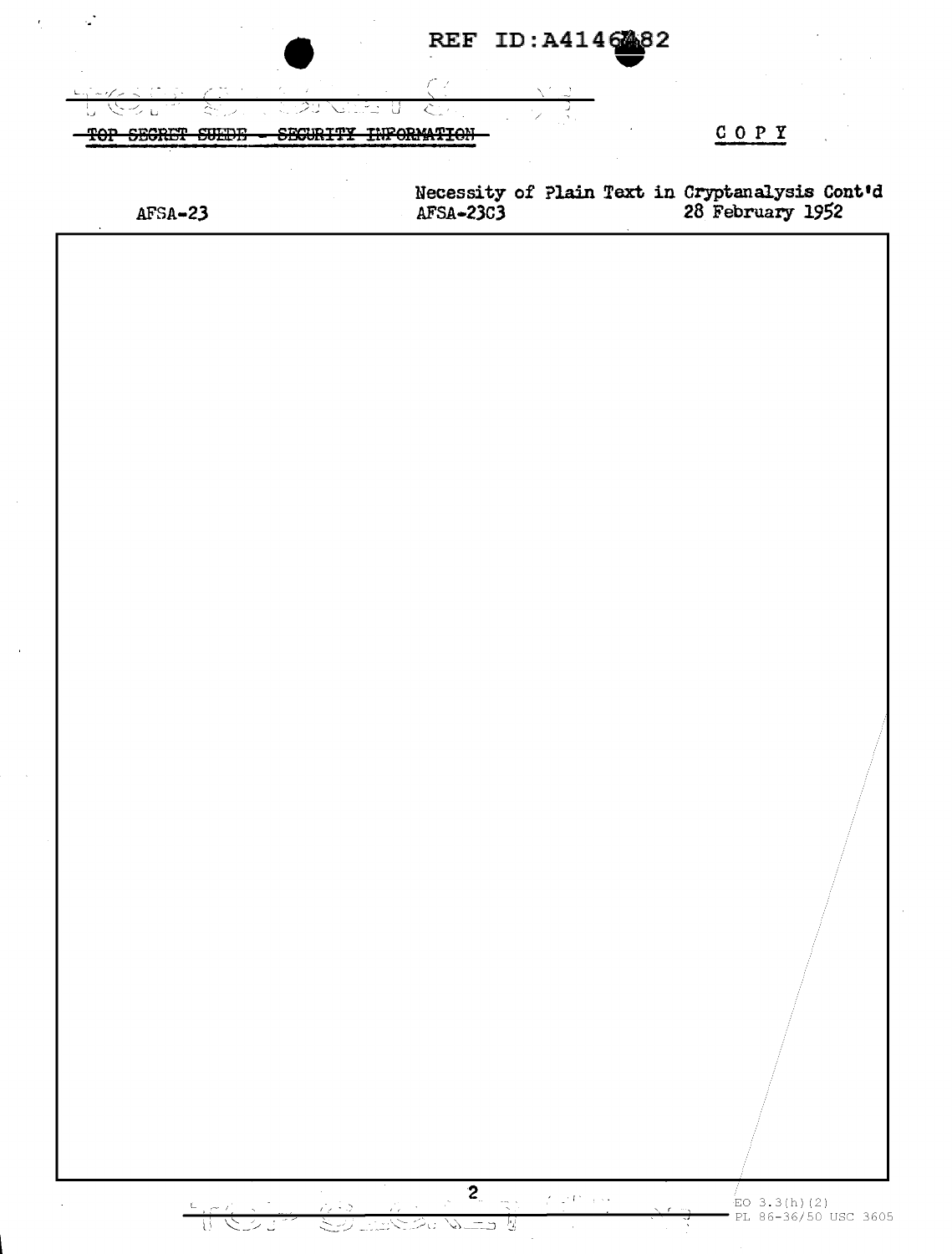